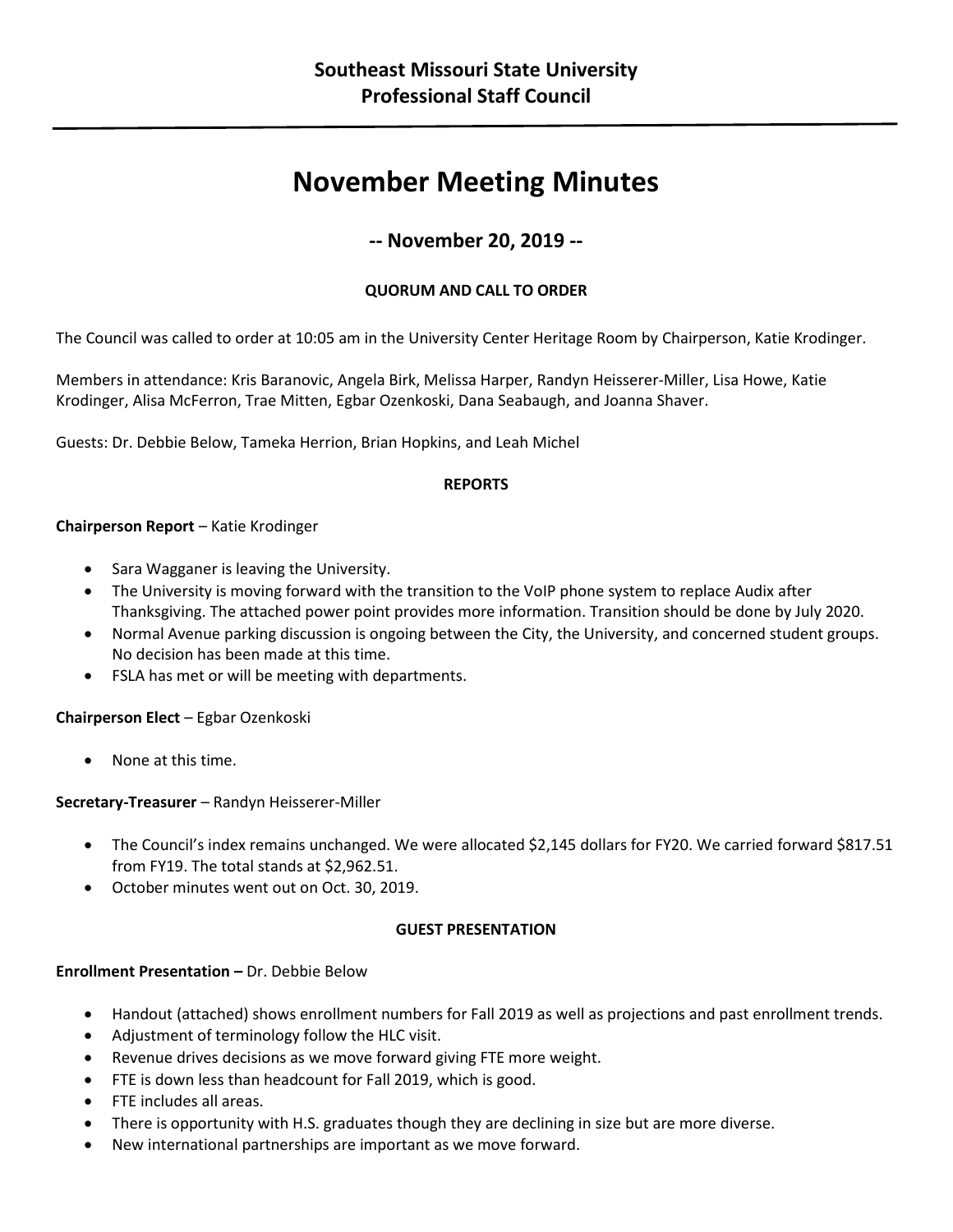- Missouri is projected to lose 10.8% of headcount over the next 5 years, 6.8% from public four-year institutions.
- Higher education is still figuring out what business models the market wants.
- Targeted outreach costs \$5 per name, must purchase 50k names for 10-12 students. Low ROI.
- Administration is hopeful with the installation of the new CRM and finding a website vendor for an overhaul in the near future.

# **New Hires**

- Kris Baranovic will lead an effort to "greet" new professional and administrative staff as they are hired or promoted from other positions.
- Melissa Harper will investigate possible handouts that include useful tools, souvenirs, etc. for new hires.

# **ONGOING BUSINESS**

# **Passport –** Katie Krodinger for Chelsea McNeely

- The roll out of the program has occurred.
- Good feedback from University faculty and staff.
- Winner will be selected through drawing in May 2020.

#### **New Hire Training –** Katie Krodinger

- Work is being done with Will Atkins on setting up a Skillsoft Course for onboarding new hires. Date of completion is TBD.
- In the meantime, a PDF will be created to send to new hires
- An Ad Hoc Committee was formed to work on this effort. The committee is comprised of Kris Baranovic, Randyn Heisserer-Miller, and Dana Seabaugh.

# **Social Event –** Randyn Heisserer-Miller

• The Council will be hosting a get-together on Friday, December 13, 2019 at 5:30 pm. Please save the date. Location will be announced in an email.

#### **NEW BUSINESS**

#### **Replacement of Sara Wagganer**

• The Board voted unanimously to approve the Chairperson's motion to allow Alisa McFerron to finish out Sara Wagganer's three-year term expiring in 2021. Per the Bylaws, Alisa was the first Alternate with the most votes in the 2019 election.

#### **COMMITTEE REPORTS**

**AQIP –** Katie Krodinger for Eric Redinger

- The Committee is meeting monthly.
- The HLC report is due next semester.
- New accreditation cycle will be decided following the report in Spring 2020.

#### **Funding For Results –** Katie Krodinger

• 150k allocated for awards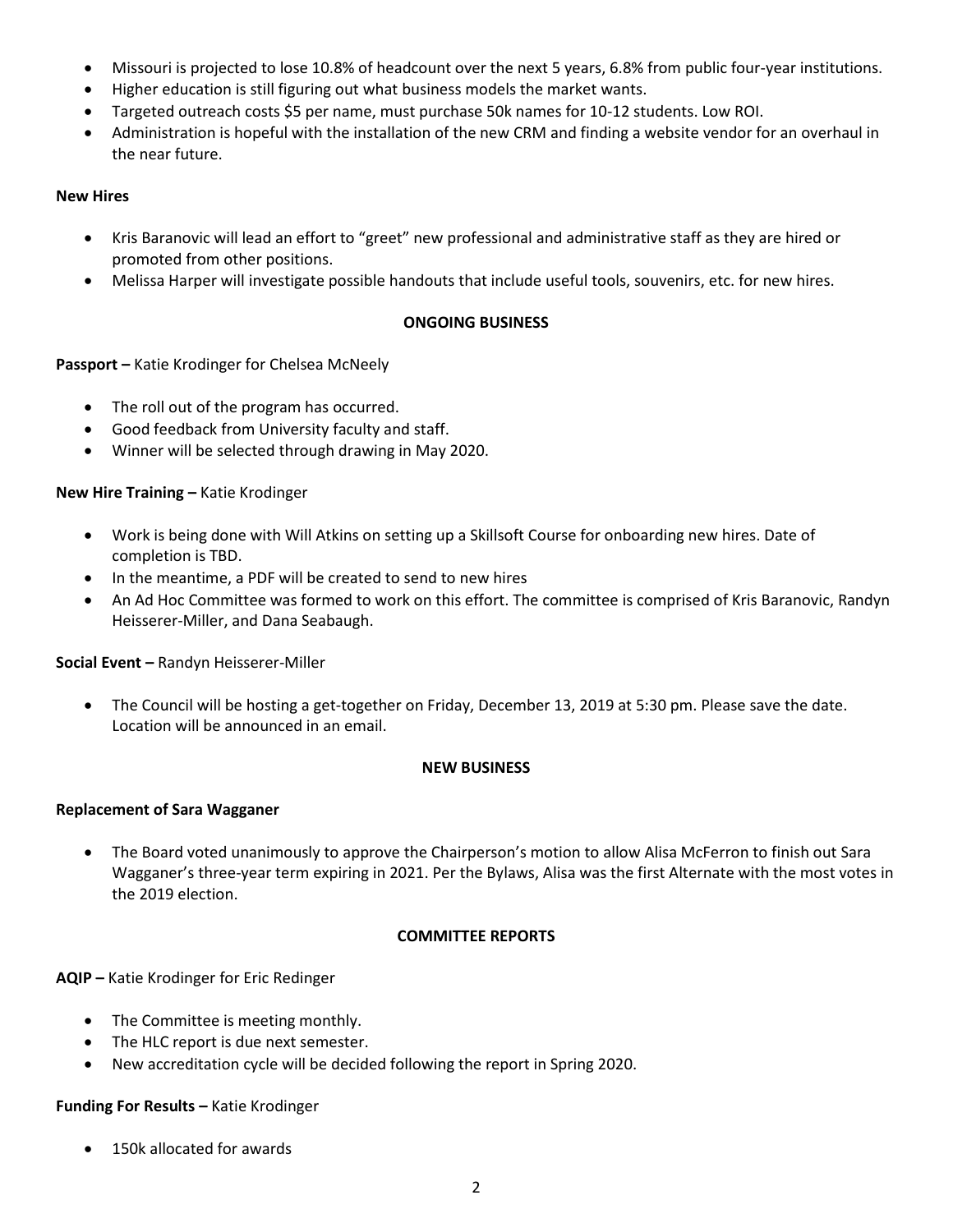11 proposals moved forward

# **Salary Equity Task Force** – Brian Hopkins

- Human Resources requested that Evergreen re-evaluate peer institutions for employee groups consider the size of employers.
- Targets were decided on job comparisons 75% min overlap to be comparable.
- Please contact Brian if you have any questions.
- Date of next meeting is not known.

#### **UNIT REPORTS**

# **Student Financial Services –** Melissa Harper

FAFSA for next year happening soon; Download will happen in December; First round of awards gone out.

# **Campus Life** – Joanna Shaver

Deck the UC is happening today; Student Regent search is underway – 7 to 8 applications have been received; Carpe Diem happened this past weekend wit 800 guests; CL is constructing a rain plan for Homecoming next year; Homecoming next year will be October 31, 2020; Scheduling and room reservation system implementation still in progress; Student Government applications go out the first day of classes in January 2020.

# **Facilities** – Lisa Howe

Tunnel work will be done in the area of Greek Housing between January and August; Dempster Experiential Lab is under construction and should be done in the spring; Veterans Memorial near Academic and Memorial will be unveiled in May; Towers N and W elevators will be done in two phases between April and December; Houck Study on hold as fundraising starts; UC 413 and 414 working on a unified entrance; Drainage repairs near Rowdy's will be done over Christmas break; Old International House will be demolished over Christmas Break; Program Lounge "furry" moveable wall will be replaced over Thanksgiving break.

# **Office of Admissions** – Alisa McFarron

New CRM, Element451, will come online in February; A search is underway for a Customer Service Specialist; Applications are being received for an Admissions Counselor.

# **Center for Scholarship and Teacher Learning** – Kris Baranovic

Winter Institute starts after Christmas break; 1,265 students in Missouri and Illinois are enrolled in dual credits.

# **Kent Library** – Randyn Heisserer-Miller

The Library has awarded Johnson Endowment grants of \$1,500 each to the Student Dietetics Association and the National Student Speech-Language and Hearing Association; The student body voted and chose "bestselling young adult novels" as their subject of choice for enhancement within the Library; Mississippi Mugs with the Art Department is hosting a pop-up sales for Art students to sell their artwork on Friday, December 6, 2019 from 9 to 12 pm;

# **Office of Institutional Equity and Diversity** - Trae Mitten

There are currently 350 students on the counseling weight list; Triage counselors and term counselors have been hired; EAP overburdened – not enough counselors in the region.